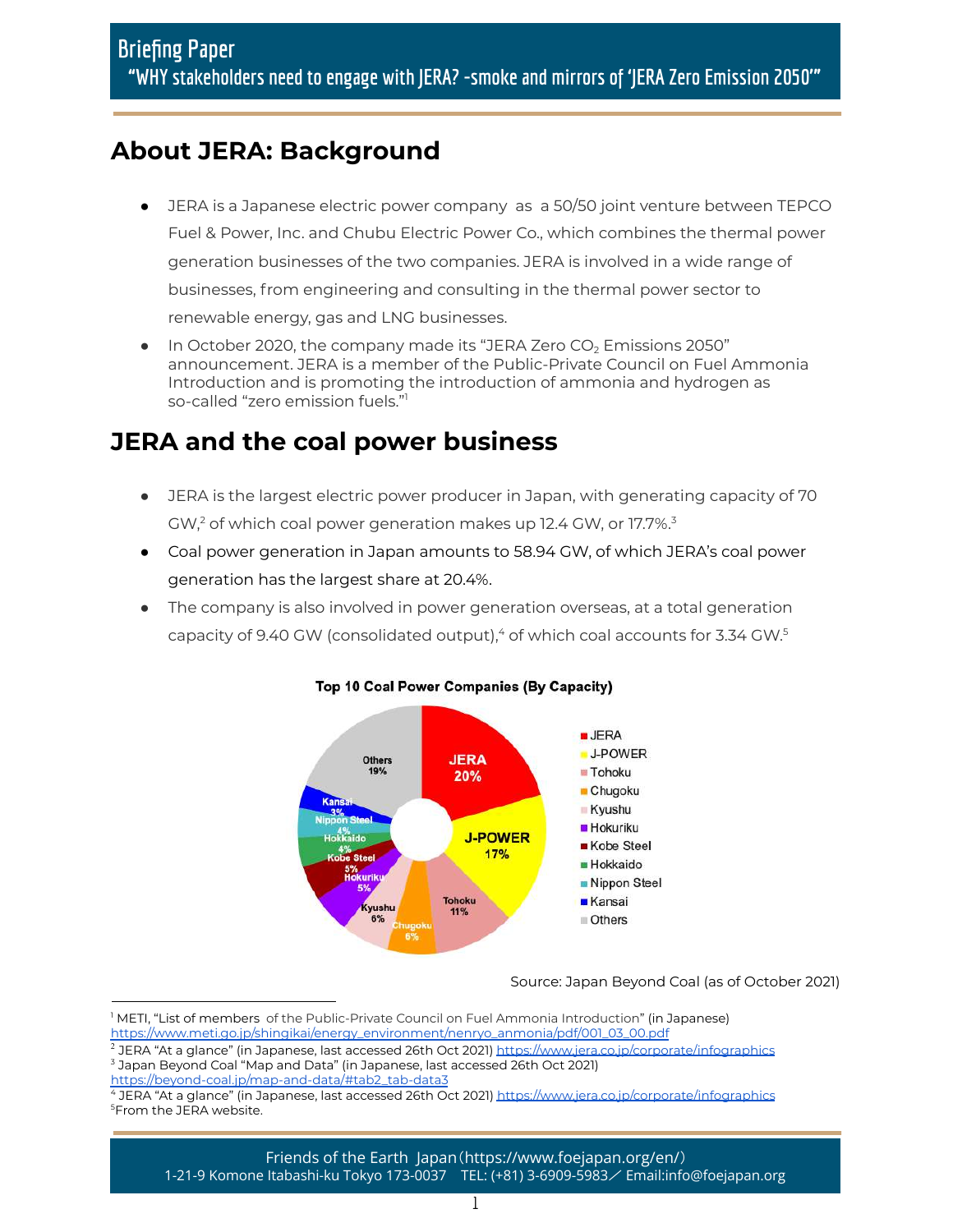## **JERA Zero Emissions 2050**

- On October 13, 2020, the company announced a "JERA Zero  $CO<sub>2</sub>$  Emissions 2050 Roadmap for Business in Japan."<sup>6</sup> The roadmap states that thermal power generation with "zero emission fuels" including hydrogen and ammonia, as well as renewable energies, will be used with the aim of reaching zero  $CO<sub>2</sub>$  emissions in 2050. In addition,  $CO<sub>2</sub>$  emissions from power plants that cannot operate with 100% zero emission fuels in 2050 will be handled with offset technologies and  $CO<sub>2</sub>$ -free LNG, etc.
- As for coal-fired power plants owned by JERA, the company says it will shut down and decommission all inefficient (below supercritical) coal-fired power plants by 2030, and aim to start 20% co-firing with ammonia in 2030, and 100% ammonia-fired by 2040. However, as of September 2021, JERA does not own any coal power plants that use below supercritical technology. In addition, starting 20% ammonia co-firing in 2030 means that coal will continue to be used as fuel after 2030, which is inconsistent with international requirements (see the next section). Furthermore, regarding the Yokosuka Thermal Power Station Units 1 and 2, which are currently under construction and are scheduled to start operation after 2023, despite inquiries from local residents, the path to zero-emission thermal power generation has not been shown.
- Fuel ammonia is assumed to be imported from Australia and Saudi Arabia. Hydrogen, which is the raw material for ammonia, is produced by reforming natural gas. Hydrogen is planned to be "blue hydrogen" by using CO2 emitted during natural gas mining and reforming to promote crude oil recovery (CO2 EOR).However, the carbon footprint of but blue hydrogen is higher than coal (see the figure on the right), and it can be said that blue ammonia produced from "blue hydrogen" is not suitable as a solution for climate change. $7$



● As for renewable energy, the company says that it will mainly promote the development of offshore wind energy but at present, projects (including those at a planning stage) in which JERA is participating domestically amount to 1.12 GW or less than 10% of the company's coal power holdings.<sup>8</sup> JERA has not announced any future generation targets for renewable energy.

<sup>7</sup> Robert W. Howarth,Mark Z. Jacobson, 12 August 2021, "How green is blue hydrogen?", *Energy Science and* <sup>6</sup> JERA "JERA Net zero emission" (last accessed 26th Oct 2021) <https://www.jera.co.jp/english/corporate/zeroemission>

*Engineering,* <https://onlinelibrary.wiley.com/doi/full/10.1002/ese3.956>

 $^8$  JERA,"Submission and Public Review of the Primary Environmental Impact Consideration Document for the Southern Tsugaru Offshore Wind Power Generation Project", March 8, 2021

[https://www.jera.co.jp/english/information/20210308\\_645;](https://www.jera.co.jp/english/information/20210308_645) "Submission and Public Review of the Planning Phase Environmental Impact Statement for the Ishikari Bay Offshore Wind Farm Construction Project.", August 24, 2021, [https://www.jera.co.jp/english/information/20200824\\_524](https://www.jera.co.jp/english/information/20200824_524)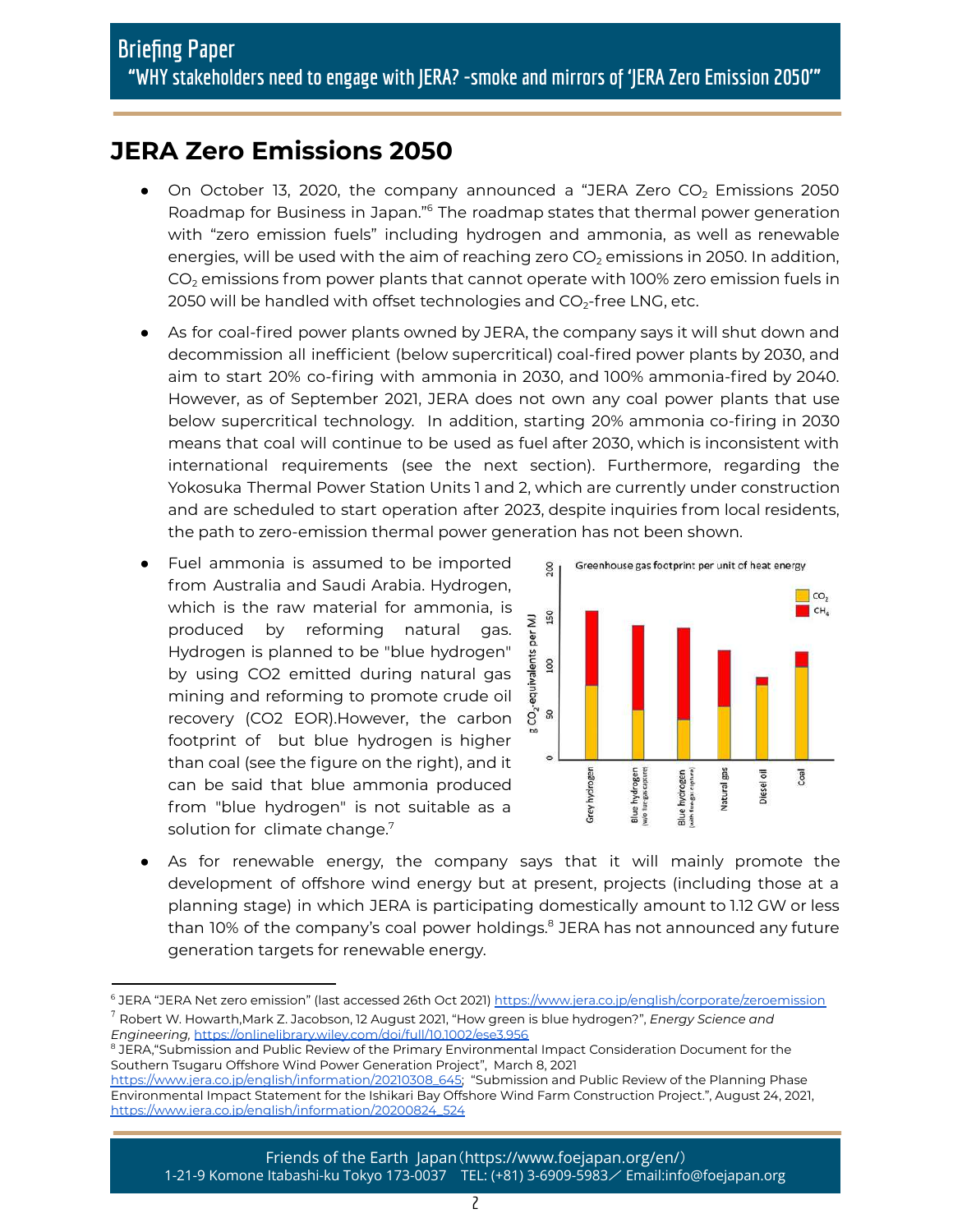## **JERA's predicament**

- As serious damage from climate change intensifies, the world does not have the luxury of allowing GHGs emissions to increase any further. To prevent further damage from climate change and to achieve the 1.5C target under the Paris Agreement, JERA needs policies that will lead to a rapid and credible reduction in GHG emissions.
- At their meeting in June 2021, G7 leaders recognized that coal power is the largest emitter of GHG emissions, and committed their countries to large-scale decarbonization of their domestic power systems, and [promised to take concrete steps toward an absolute end to new direct government support for unabated international thermal coal power generation.
- Upon publication of the Working Group 1 contribution to the IPCC's Sixth Assessment Report (The Physical Scientific Basis) released in August 2021, UN Secretary General António Guterres made an appeal for the following. 9
	- No new coal-fired power plants are to be constructed after 2021.
	- OECD countries must phase out existing coal power plants by 2030, and all other countries by 2040.
	- All countries should end all new fossil fuel exploration and production, and shift fossil fuel subsidies into renewable energy.

## **Financial industry trends relating to coal**

- As a part of climate initiatives by financial institutions, a growing wave of investors are conducting engagement or divestment targeting companies that continue to invest in and finance coal power.
- For example the Asia Investor Group on Climate Change (AIGCC) is targeting numerous power utilities in Asia for engagement to promote decarbonization, including Chubu Electric Power Co and J-POWER. 10
- Urgewald, a German environmental NGO, publishes the *Global Coal Exit List* of the world's top companies in the coal business. The list has been used as a tool for divestment actions, and Chubu Electric Power Co and TEPCO are both on the list.<sup>11</sup>

<sup>9</sup> UN "Secretary-General's statement on the IPCC Working Group 1 Report on the Physical Science Basis of the Sixth Assessment" Aug 9th 2021

[https://www.un.org/sg/en/content/secretary-generals-statement-the-ipcc-working-group-1-report-the-physical-scienc](https://www.un.org/sg/en/content/secretary-generals-statement-the-ipcc-working-group-1-report-the-physical-science-basis-of-the-sixth-assessment) [e-basis-of-the-sixth-assessment](https://www.un.org/sg/en/content/secretary-generals-statement-the-ipcc-working-group-1-report-the-physical-science-basis-of-the-sixth-assessment)

<sup>&</sup>lt;sup>10</sup>AIGCC "New investor-led engagement program launched to drive net zero emissions transition in Asian electric utilities" n.d.

[https://www.aigcc.net/new-investor-led-engagement-program-launched-to-drive-net-zero-emissions-transition-in-as](https://www.aigcc.net/new-investor-led-engagement-program-launched-to-drive-net-zero-emissions-transition-in-asian-electric-utilities/) [ian-electric-utilities/](https://www.aigcc.net/new-investor-led-engagement-program-launched-to-drive-net-zero-emissions-transition-in-asian-electric-utilities/)

<sup>&</sup>lt;sup>11</sup> Urgewald, Global Coal Exit List 2021 (last accessed 26th Oct 2021) <u><https://coalexit.org/></u>